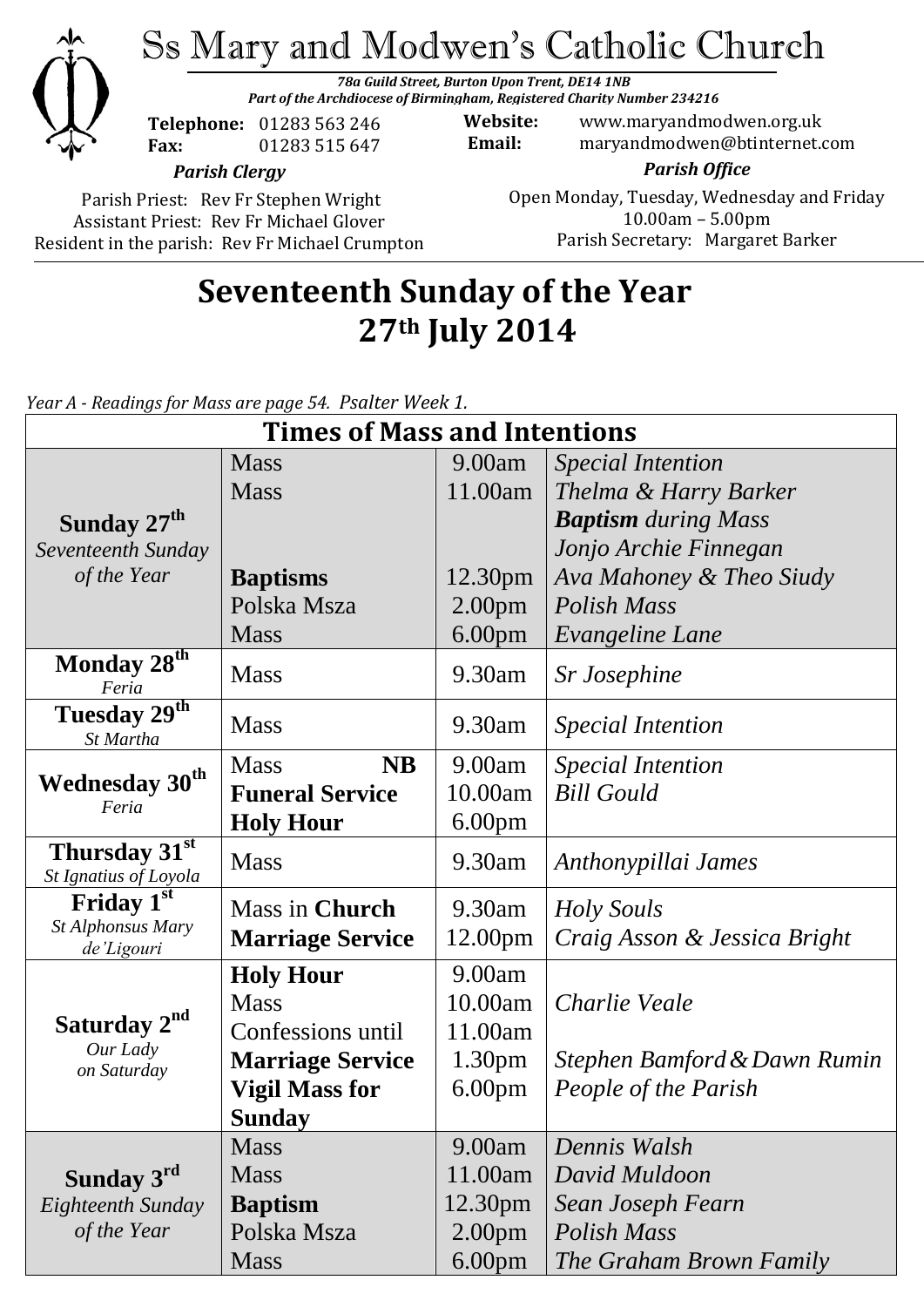#### **Please pray for all the sick and housebound of the Parish:**

Kathleen Benson, David Hughes, Eileen Lee, Pat Bolton, Mary Burnside, David Hastilow, Maureen & Sidney Parker, Irene Hill, Olive Wilson, Eve Goode, Sarah Pursglove, Marjorie Staley, Marie Gibson, Martin Halligan, Martin Goddard, Merlin Joseph, Mary Hyde, Baby Katie, Betty Gould, Michael Wright, Tony Kerr-Delworth, Fr Bernard Shaughnessy, Mary Conway, Baby Tomasz Weedon, Kay Elizabeth Webster, Kirsty Freeman, Peter Hunt, Jonjo Finnegan, Michael Cobley, Russ Simpson, Brian & Rita Baldock, Joe & Marg Emery, Baby Niamh Rodriguez, Sylvia Breen, John Wain, Fr Rob Taylerson, Pete & Sue Hughes, Baby James Kersey, Baby Elsie-Mae Freeman, Anne Cope, Alastair Furness, Damian Walsh, Arthur Walsh, Thomas McHugh, David Priest, Viv Saunders, Roz Fleetwood, James Cull, Isabel Kinsella, Paddy Griffin, Zoe Bellamy, Aaron Flemming, Pat Ford, Rachel Smith.

### **Lord Grant Eternal Rest to those who have died recently:**

Bill Gould whose Funeral Service will be in Church on Wednesday 30<sup>th</sup> July at 10.00am. Clifford Billings whose reception into Church on Sunday  $10^{th}$  August at 7.15pm and Funeral Mass on Monday  $11<sup>th</sup>$  August at 9.30am.

**Offertory Collection:** £386.58 (non Gift Aid); £419.00 (Gift Aid) Standing orders £460 (Gift Aid) thank you for your generosity.

Building & Development Fund – £377.85 Building & Development Fund running total: -£27,395.90 (minus)

This Weekend – Second Collection – Building & Development Fund Next Weekend – Second Collection – Building & Development Fund  $10^{th}$  August – Second Collection – Building & Development Fund

### **For Next Sunday 3rd August: - Please Pray for the Priests READERS and Seminarians of the Diocese:**

M Cain, P Molloy, P Bowen **EUCHARISTIC MINISTER** Sunday – Rev Fr Gwilym Lloyd J Joseph, J Fisher, M Noble Monday – The Most rev Bernard Longley A Tuhey, J Elliott Tuesday – Rev Fr Bogdan Lukuc L Farrington, K Farrell, A Dyche Wednesday – Rev Fr James Lutwama TEA & COFFEE THE Thursday – Rev Fr Kenneth Macnab Pat&Irena/Rosemary&Annette/Diana&Paul Friday - Rev Fr Adrian MacNamara

## **CHURCH CLEANING**

Veronica & Pamela

#### **FLOWERS**

Barbara & Lee **PIETY SHOP**

Sarah & Marc, Beckie, 6pm on request

**CASHIERS** Saturday – Rev Fr Peter Madden Mary & Graham Sunday Next – Rev Fr Bernard Maddox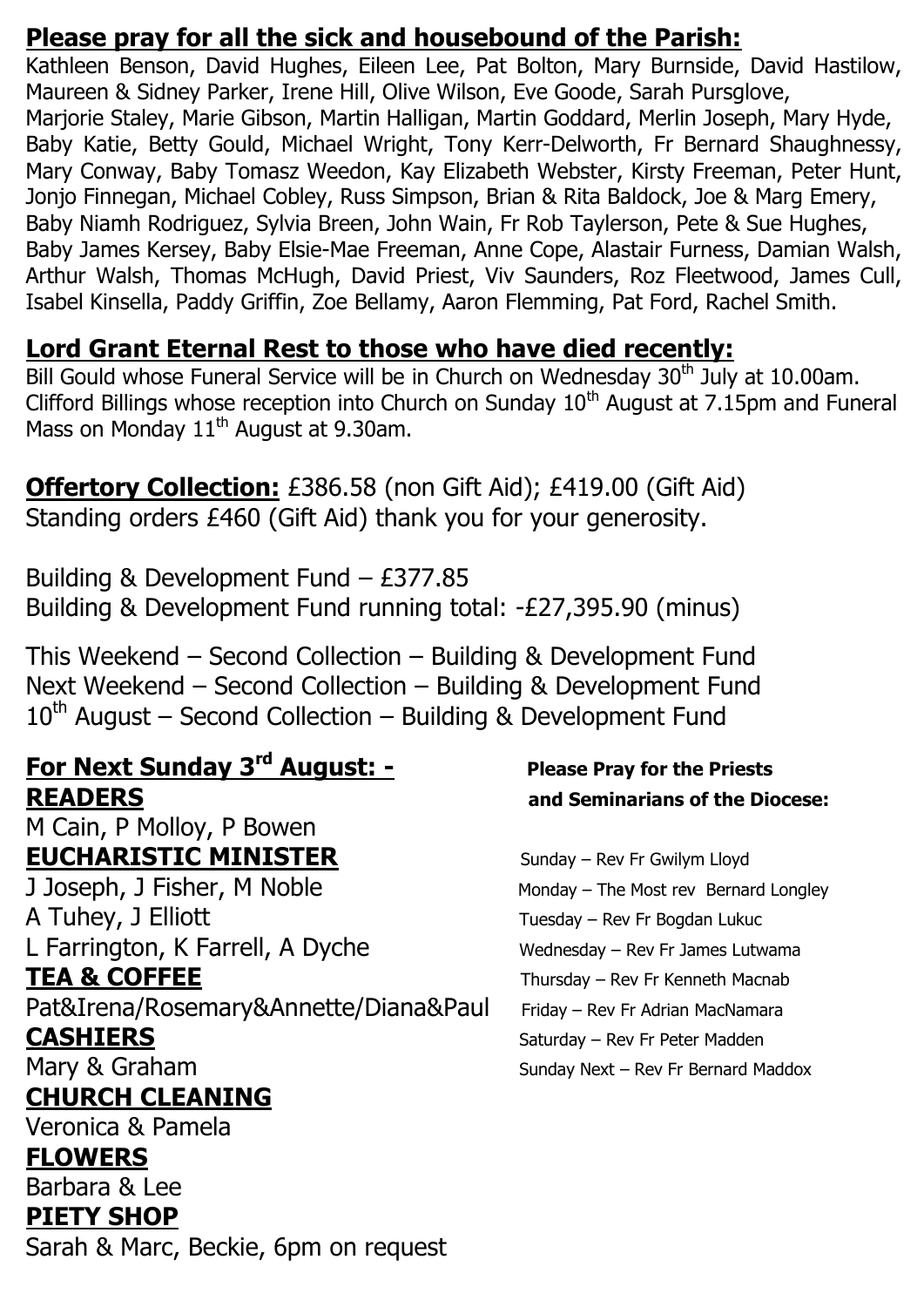**WEDNESDAY'S MASS:** Please note Wednesday's Mass will be at 9am this week.

# **SATURDAY EVENING MASS 2nd AUGUST 6.00PM:**

Next Saturday  $2^{nd}$  August we are offering a Saturday evening Mass at 6pm, that fulfils the Sunday obligation, as some of us will be travelling to Assisi on Sunday 3<sup>rd</sup> August. All are welcome to the Mass. For Assisi pilgrims this or another Saturday evening Mass is the only way to fulfil your Sunday obligation. **FR DENNIS O'CONNOR:** The Mill Hill priest who was here last weekend thanks you all for your generous welcome and generosity in signing up for the red boxes at home.

**ST MODWEN'S SCHOOL NEW SITE:** Archbishop Bernard will celebrate Mass and bless the New School on Wednesday morning,  $10<sup>th</sup>$  September. We will give details of this Mass closer to the time. There will be an opportunity to visit the new school on a guided tour on Friday  $26<sup>th</sup>$  September after the school mass that morning or from 2.30 – 3.30pm.

**SOWING THE SEEDS MARYVALE CATHECHESIS COURSE:** As from 2<sup>nd</sup> October we will be hosting a Catechetical Course run by Maryvale Institute here in the parish over 12 Thursday evenings. This is offered to local parishes and all are welcome. It aims to refresh and encourage current parish catechists and to train new volunteers who are willing to offer their service as parish catechists working with children or adults, children's liturgical leaders, staff in catholic schools, youth group leaders and indeed all parishioners who would like to learn more about the Catholic faith. See poster and flyers at back of church for more information.

**PARISH LOTTERY:** Last week 109 numbers played. Winning No - 42, Lee Stacey - £54.50. Congratulations, your cheque can be collected this weekend.

**200 CLUB:** Prizes for July 2014 are:  $1<sup>st</sup> - 95 - Mrs$  S McLoughlin,  $2<sup>nd</sup> - 39 -$ Mrs M Noble, 3rd – 119 – Mr G Gough. July Prizes can be collected and subscriptions for 2014 can paid after the 9am & 11am Masses on Sunday **3 rd August.** You can, of course, place subscriptions in an envelope marked with your NAME & NUMBER and hand it in at the presbytery, if you so wish. There are quite a few numbers not yet taken up. So, if you would like to subscribe, please see Mike Pearson or contact the Parish Office. The subscription is £1 per month, with monthly prizes of £50, £20 and £10.

**BRASS PROCESSIONAL CROSS:** We are very grateful to Hardwick Jewellers, High Street, Burton and David Nathan at Simnett Photography, Guild Street for their free repairs on our processional cross. We thank them for their generosity and excellent work.